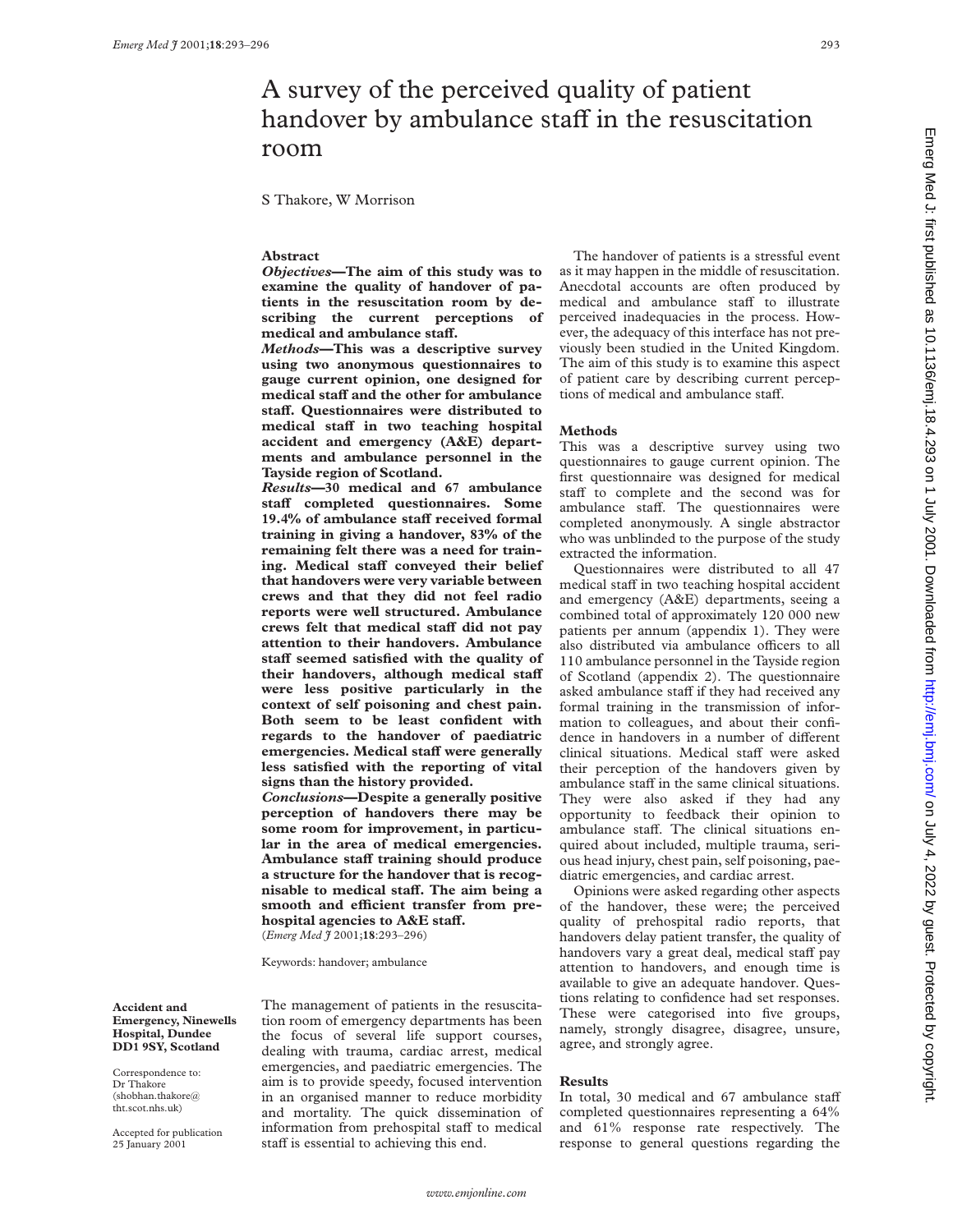handover, in different clinical situations, is shown in figure 1. Figures 2 and 3 show the responses to questions of confidence in the quality of history and vital signs provided by ambulance staff. All figures present the percentage of respondents who agreed or strongly agreed with the statement posed in the questionnaire. The perception of the handover seem positive among both groups. Medical staff were slightly less positive about handovers, particularly in the context of self poison-



*Figure 1 General perception of the handover given by ambulance staff.* 



*Figure 2 Perception of the quality of history given by ambulance staff.* 



*Figure 3* Perception of the quality of vital signs given by ambulance staff.

ing and chest pain. They were also generally less positive about the quality of vital signs reported during a handover.

Sixty nine per cent of medical staff felt that the quality of handovers varied a great deal between ambulance crews. Some 65.5% agreed that prehospital notification was used appropriately, but only 35% agreed that radio reports were well structured. Only 17% of medical staff felt that the handover delayed the transfer of patients onto the trolley in the resuscitation room. Some 89.4% of ambulance staff were confident about which cases to notify in advance and 83.3% were confident about their ability to structure a radio report. Altogether 72.7% felt they had enough time to give an adequate handover but only 24.2% felt medical staff paid attention to their handovers.

Ten (33%) of medical staff felt they were able to give feedback to ambulance crews on their management of patients en route to hospital and seven (23%) felt able to give feedback on the handover received. Thirteen (19.4%) ambulance staff received formal training in giving a handover. Of those who did not receive training, 44 (83%) felt there was a need for training.

# **Discussion**

The patient handover is an important part of daily nursing duties<sup>12</sup> and, with changing work practices, increasingly a part of junior doctors duties.<sup>3</sup> The handover is important in maintaining continuity of care, patient safety and teamwork.<sup>1</sup> Important prehospital information care can be passed on by general practitioners<sup>4</sup> and ambulance staff, both before arrival, $5^{\circ}$  and in the resuscitation room.<sup>7</sup>

It is encouraging that both groups have a generally positive perception of the handover process. The opinion of medical staff with regard to the handover in medical emergencies is slightly less positive than ambulance staff. This may indicate a need to improve training of ambulance crews in acute medical emergencies. There is a notable lack of confidence in both groups regarding paediatric handovers. This may be explained by the added stress of the situation and also by the fact that they are less commonly seen However, medical staff are more positive about the quality of these handovers. It is therefore unfortunate that there does not seem to be a system in place to allow feedback to ambulance crews. Such a process may improve the confidence of both groups.

Ambulance staff report a lack of formal training in giving a handover, a view apparently confirmed by medical staff conveying their belief that handovers were very variable between crews and that they did not feel radio reports were well structured. However, the validity of medical staff opinions may be questioned as it seems ambulance staff do not feel that medical staff listen to their reports. The probable reason for this is that medical staff are distracted by their desire to start assessing the patient. One solution is to listen to a handover without anyone touching or talking to the patient unless they had an immediately life threatening problem. Alternatively a member of the receiving team could be nominated as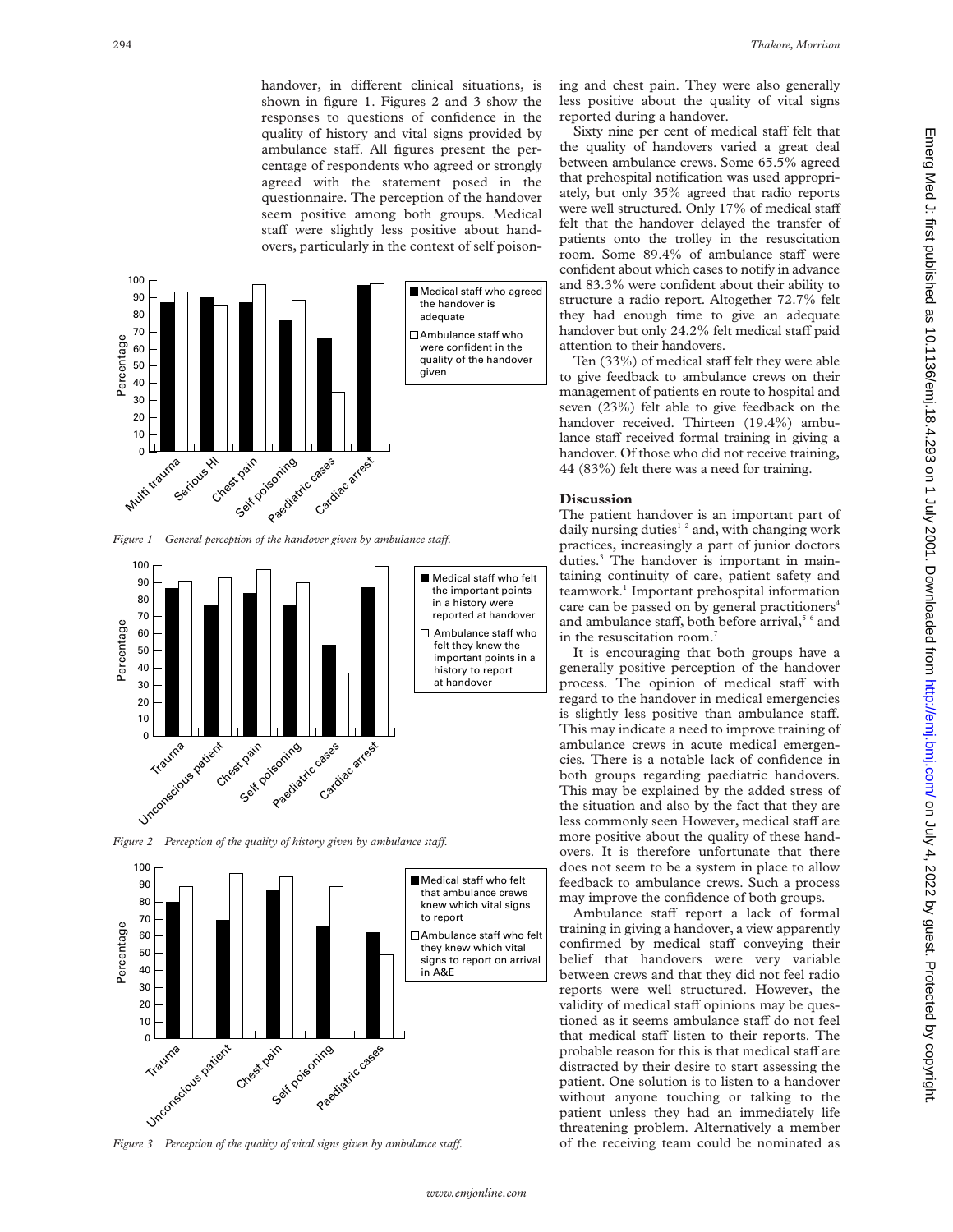the person who takes the handover while others continue to treat the patient.

There have been no previous studies into the handover between ambulance and medical staff in A&E. This study has some limitations, firstly, the abstractor was unblinded to the purpose of the study. The findings are based on questionnaires rather than actual handovers and are therefore a collection of opinions. Direct observation of the handover in the form of audio or video recording would be an alternative. However, the presence of such equipment would change the behaviour of staff and hence potentially bias any results. This questionnaire based study highlights perceived problems that are important to appreciate when starting to investigate this area. Although the number of subjects is small, this study gives an initial picture of current problems and provides the basis for further studies.

A better, more consistent structure to the handover will improve the dissemination of information in all types of emergency. Ambulance and medical staff training should be based around a system where patient details are followed by a concise history of the events,

general medical condition and salient physical and vital signs.<sup>7</sup> The aim being a smooth and efficient transfer from prehospital agencies to A&E staff.

#### **Contributors**

Shobhan Thakore initiated the study hypothesis, developed the questionnaire, collected the data, analysed the data and wrote the paper. William Morrison contributed to the study design, edited the paper and is the guarantor of the paper.

Funding: none.

Conflicts of interest: none.

- 1 Thurgood G. Verbal handover reports: what skills are required? *Br J Nursing* 1995;**4**:720–2.
- 2 Sherlock C. The patient handover: a study of form, function and efficiency. *Nursing Standard* 1995;52:33-6.
- 3 Roughton VJ, Severs MP. The junior doctor handover: current practices and future expectations. *J R Coll Physicians Lond* 1996;**3**:213–14.
- 4 Morrison WG, Pennycook AG, Makower RM, *et al*. The general practitioners use and expectations of an accident and emergency department.  $\tilde{\jmath}$  R Soc Med emergency department. *J R Soc Med* 1990;**80**:237–40.
- 5 Gerndt SJ, Conley JL, Lowell MJ, *et al.* Prehospital classification combined with an in-hospital trauma radio system response reduces cost and duration of evaluation of the injured patient. *Surgery* 1995;**118**:789–96.
- 6 Yamamoto LG, Wiebe RA, Maiava DM, *et al*. A one-year series of pediatric prehospital care: I. Ambulance runs; II. Prehospital communication; III. Interhospital transport services. *Pediatr Emerg Care* 1991;**7**:206–14.
- 7 American College of Surgeons. *Advanced Trauma Life Support Manual.* Chicago: ACS, 1997.

# **Appendix 1**

#### *MEDICAL STAFF QUESTIONNAIRE*

Do you have a method of giving feedback to ambulance crews on the quality of their:

| a) Management of the patient | YES / NO |
|------------------------------|----------|
| b) Handover to medical staff | YES / NO |
| If YES:<br>What is it?       |          |

**Please tick the most appropriate box to describe your feelings about the following statements**

|                                                                                                                                           | Strongly<br>disagree | <b>Disagree</b> | <b>Unsure</b> | Agree | Strongly<br>agree |
|-------------------------------------------------------------------------------------------------------------------------------------------|----------------------|-----------------|---------------|-------|-------------------|
| Ambulance staff give an<br>adequate handover to me<br>when dealing with the                                                               |                      |                 |               |       |                   |
| following types of patients:                                                                                                              |                      |                 |               |       |                   |
| a) multiple trauma                                                                                                                        |                      |                 |               |       |                   |
| b) serious head injury                                                                                                                    |                      |                 |               |       |                   |
| c) chest pain                                                                                                                             |                      |                 |               |       |                   |
| d) self poisoning                                                                                                                         |                      |                 |               |       |                   |
| f) paediatric emergencies                                                                                                                 |                      |                 |               |       |                   |
| g) cardiac arrest                                                                                                                         |                      |                 |               |       |                   |
| Ambulance staff know the<br>important points to report<br>from the history of the<br>patients problem, in the<br>following circumstances: |                      |                 |               |       |                   |
| a) trauma                                                                                                                                 |                      |                 |               |       |                   |
| b) unconscious patient                                                                                                                    |                      |                 |               |       |                   |
| c) chest pain                                                                                                                             |                      |                 |               |       |                   |
| d) self poisoning                                                                                                                         |                      |                 |               |       |                   |
| f) paediatric emergencies                                                                                                                 |                      |                 |               |       |                   |
| g) cardiac arrest                                                                                                                         |                      |                 |               |       |                   |
|                                                                                                                                           | Stronalv             |                 | Unsure        |       |                   |
|                                                                                                                                           | disagree             | <b>Disagree</b> |               | Agree | Strongly<br>agree |

| Ambulance staff know<br>which vital signs to report<br>immediately on arrival in<br>A&E, in the following: |  |  |  |
|------------------------------------------------------------------------------------------------------------|--|--|--|
| a) trauma                                                                                                  |  |  |  |
| b) unconscious patient                                                                                     |  |  |  |
| c) chest pain                                                                                              |  |  |  |
| d) self poisoning                                                                                          |  |  |  |
| f) paediatric emergencies                                                                                  |  |  |  |
|                                                                                                            |  |  |  |
| I receive adequately<br>informative reports over<br>the ambulance radio                                    |  |  |  |
|                                                                                                            |  |  |  |
| The handover delays the<br>transfer of patients to the<br>A&E trolley                                      |  |  |  |
|                                                                                                            |  |  |  |
| There is a great deal of<br>variability in the quality of<br>handover received from<br>different crews     |  |  |  |
|                                                                                                            |  |  |  |
|                                                                                                            |  |  |  |

Do you have any suggestions to improve the handover of patients in A&E?